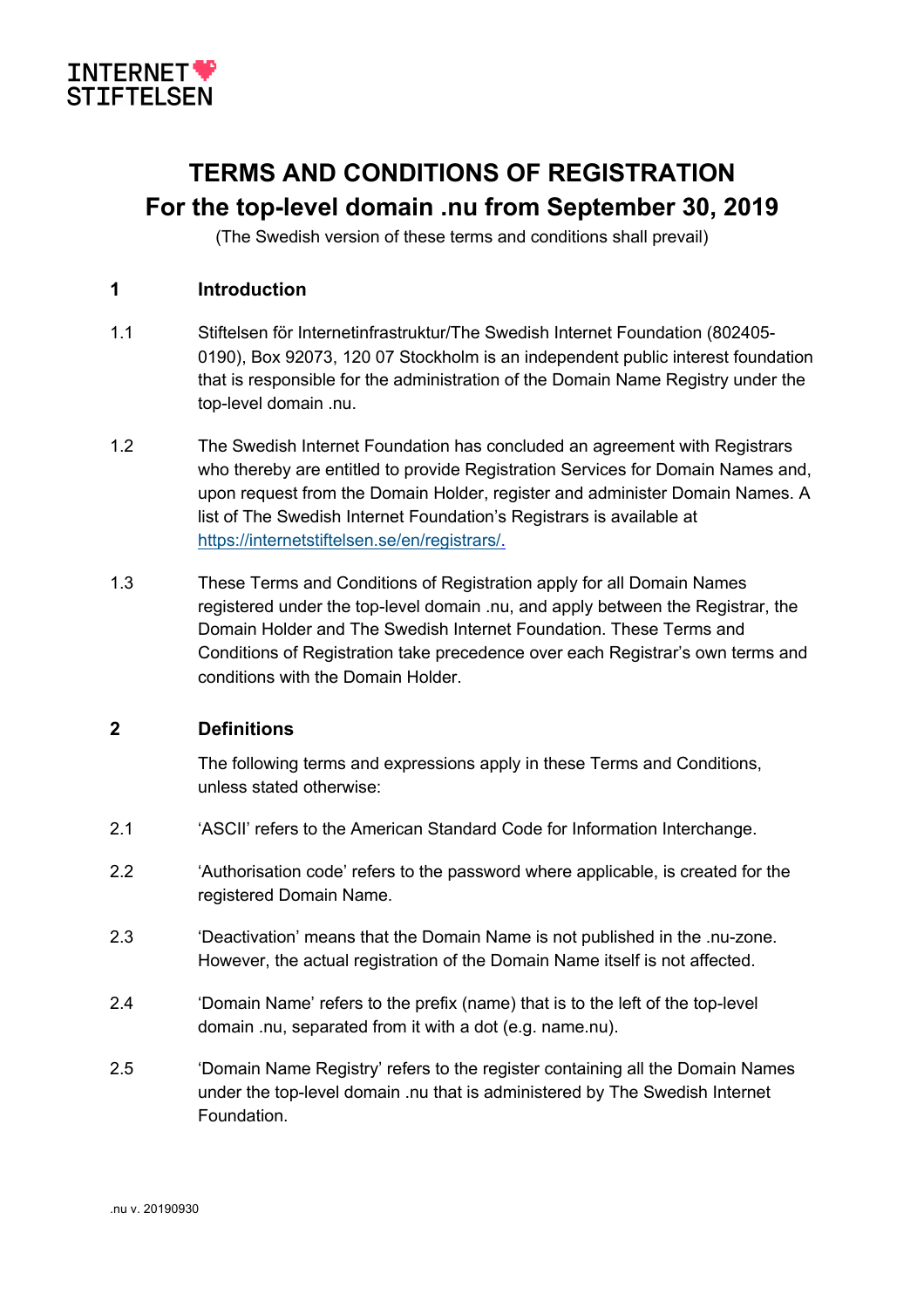- 2.6 'Domain Holder' is the person or legal entity that is applying for registration of a Domain Name, or who owns a Domain Name, and to whom these Terms and Conditions of Registration apply.
- 2.7 'DS records' refers to delegation posts for DNSSEC.
- 2.8 'IDN' refers to the Internationalized Domain Name. More information about IDN is available at https://internetstiftelsen.se/en/how-to-register-a-domain-name/termsand-conditions-for-se-and-nu-domains/.
- 2.9 'Registrar' is any of The Swedish Internet Foundation's approved traders who provide Registration Services under the top-level domain .nu.
- 2.10 'Registration Services' refers to the following services that are offered to a Domain Holder: new registration, deregistration, renewal, transfer, updating of contact information, administration of name servers, change of Registrar, and administration of DS records.
- 2.11 'The Swedish Internet Foundation' refers to The Swedish Internet Foundation/Stiftelsen för Internetinfrastruktur.
- 2.12 'Transfer' refers to when The Swedish Internet Foundation transfers the registration of a Domain Name to a new Domain Holder following an alternative dispute resolution proceeding according to paragraph 6.3 or due to a decision according to paragraph 6.4.

# **3 Registration of domain names**

#### 3.1 **Conditions for application**

- 3.1.1 Any natural person or legal entity with a personal identification number or corporate identity number, or that can be identified via a registration designation in a register maintained by a governmental authority, or by an organization exercising state authority, may apply for registration of a Domain Name under the top-level domain .nu. For foreign Domain Holders, a unique identification information can be used instead.
- 3.1.2 For new registration of Domain Names, a 'first come, first served' principle applies, which means Domain Names are allocated in the order in which the applications are entered in The Swedish Internet Foundation's register.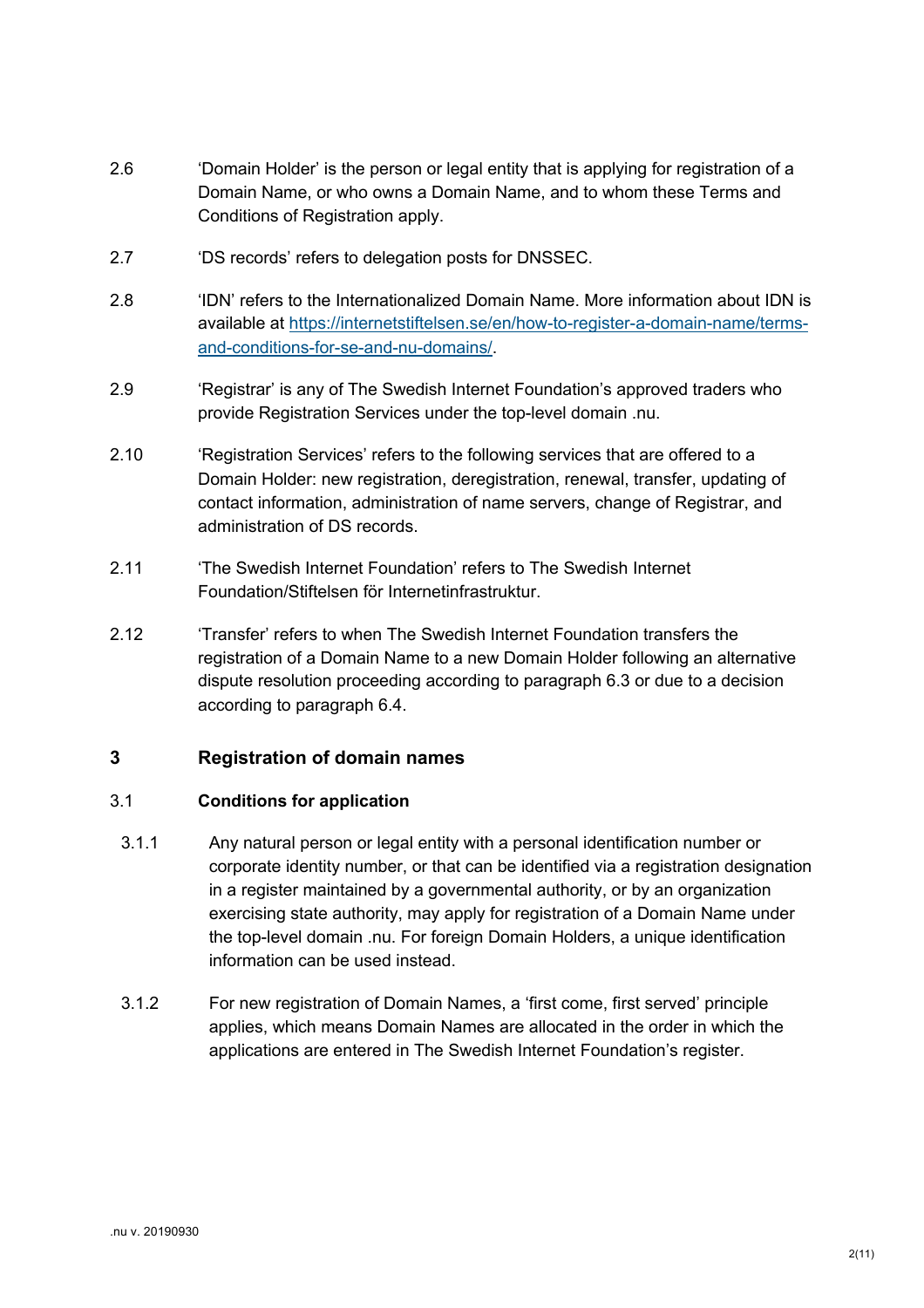# 3.2 **Formulation of the Domain Name**

- 3.2.1 A Domain Name under the top-level domain .nu may only be comprised of the characters and letters listed in the .nu character table published on https://internetstiftelsen.se/en/how-to-register-a-domain-name/terms-andconditions-for-se-and-nu-domains/ and must otherwise comply with the restrictions for placement and combination that is provided on the webpage and as described in this paragraph 3.2.
- 3.2.2 Number combinations in the format xxxxxx-xxxx and xxxxxxxx-xxxx that comprise, or may comprise, a personal identity number cannot be registered.
- 3.2.3 Some technical limitations apply to the design of the Domain Name. These are listed at https://internetstiftelsen.se/en/how-to-register-a-domain-name/termsand-conditions-for-se-and-nu-domains/.
- 3.2.4 A Domain Name shall include at least one character, and may contain a maximum of 63 characters.
- 3.2.5 A Domain Name cannot be registered as a new name if it is identical to a previously registered Domain Name under the top-level domain .nu.
- 3.2.6 Sub-domains of already registered Domain Names are administered by the Domain Holder of the Domain Name in question (such as "example" in "example.domain.se").
- 3.2.7 Certain Domain Names are blocked by The Swedish Internet Foundation and cannot be registered. These Domain Names are available at https://internetstiftelsen.se/en/how-to-register-a-domain-name/terms-andconditions-for-se-and-nu-domains/.
- 3.2.8 Certain Domain Names are reserved for authorized Domain Holders and can be registered after special assessment. These Domain Names are available at https://internetstiftelsen.se/en/how-to-register-a-domain-name/terms-andconditions-for-se-and-nu-domains/.

#### **4 The Domain Holder´s obligations**

#### 4.1 **Responsibility for information**

4.1.1 Concerning new registration, in the application for a Domain Name, the Domain Holder is responsible for providing the following information: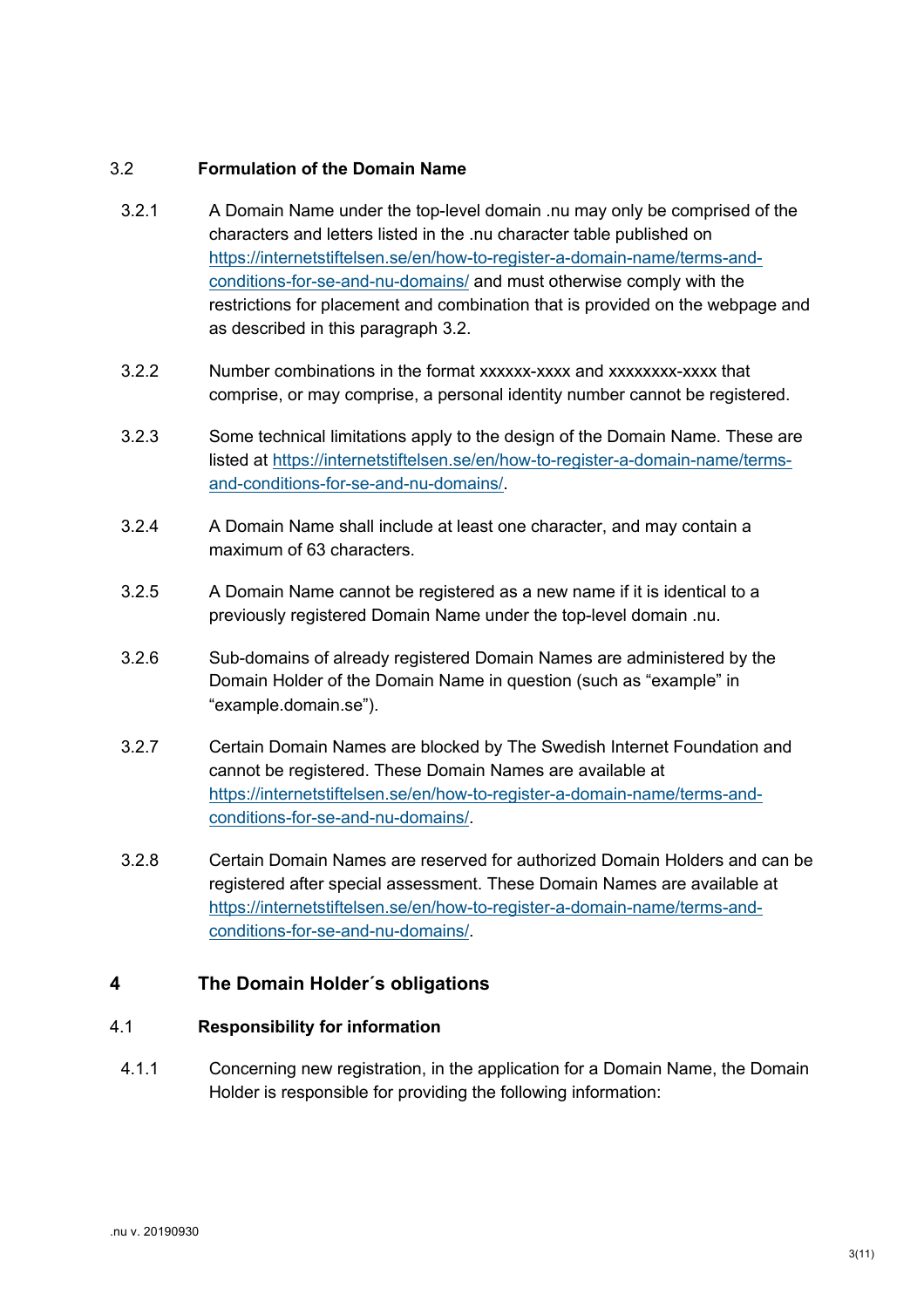- (i) full Company name and contact person or, if a private individual, their first name and surname,
- (ii) corporate identity number or personal identification number, *for those other than Swedish Domain Holders, any other unique identification information can be provided),*
- (iii) postal address,
- (iv) phone number, and
- (v) e-mail address.

The information must be complete and correct.

4.1.2 The Domain Holder is obliged to continually and without delay inform the Registrar of any changes in the information given in the application, including change of e-mail address. The Registrar will then correct the information in The Swedish Internet Foundation's register of Domain Names.

# 4.2 **Verification of the selected Domain Name**

The Domain Holder is obliged at all times to ensure that the Domain Name selected does not constitute an infringement of the rights of another party, nor in any other way constitute a violation of applicable statutes or public order, and is not intended to cause offence.

# **5 Domain Holder´s rights to registration services**

# 5.1 **Registration Services**

The Registration Services are performed by the Registrar with whom the Domain Holder has concluded an agreement. If the Domain Holder´s agreement with the Registrar has ceased in accordance with paragraph 5.3, or if the Registrar's agreement with The Swedish Internet Foundation has ceased, the Domain Holder shall select a new Registrar in accordance with paragraph 8.

The Registrar shall, upon request from the Domain Holder, provide the following Registration Services in accordance with the Registrar's applicable pricelist and other terms and conditions.

#### 5.1.1 *New registration of Domain Name*

5.1.1.1 The Registrar has undertaken to, upon request of the Domain Holder, enter new registrations of Domain Names under the top-level domain .nu.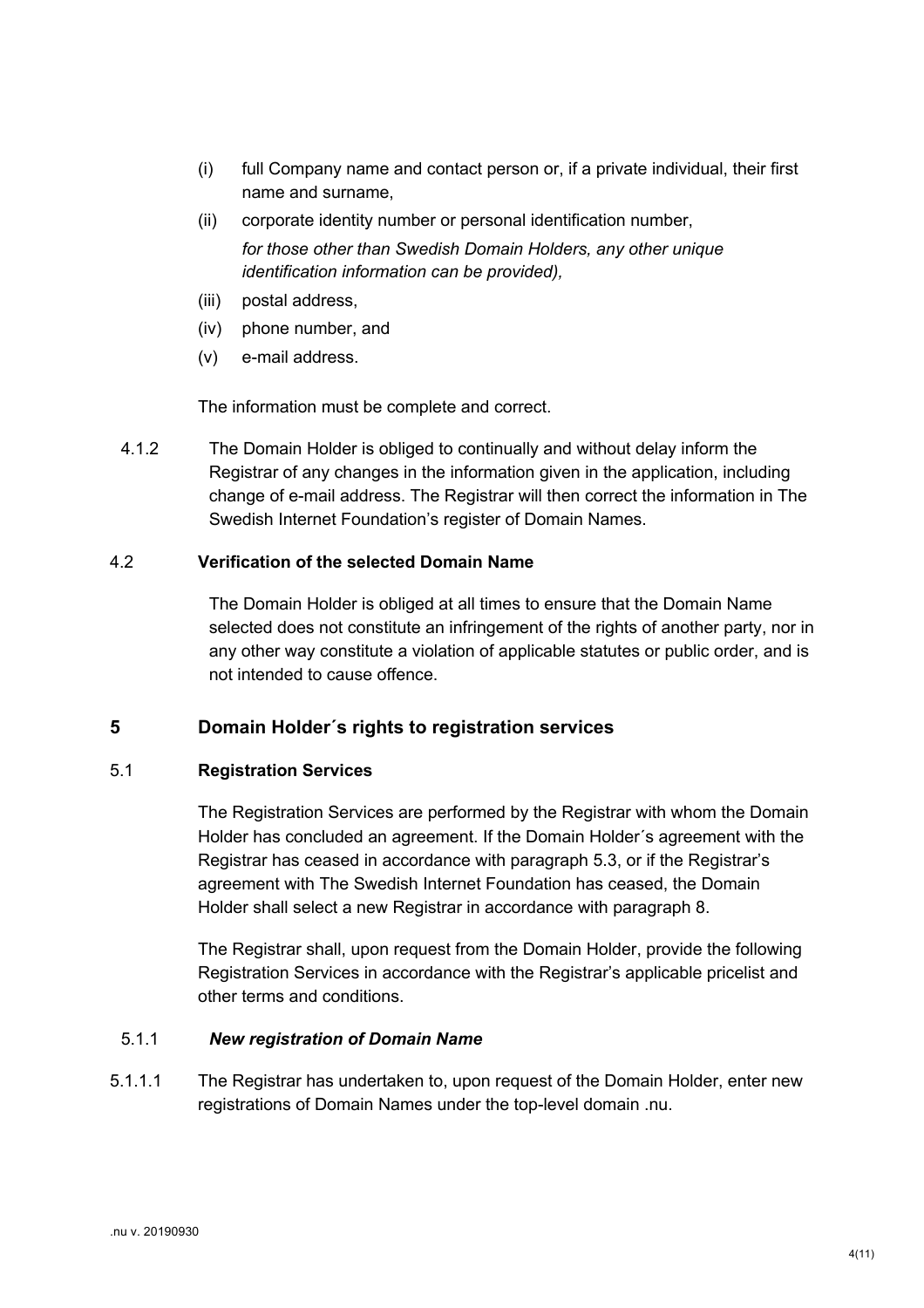- 5.1.1.2 With a new registration, the Domain Holder shall promptly receive, no later than ten working days from when the Registrar sent the application to The Swedish Internet Foundation, a notification from the Registrar about whether the new registration has been made or whether there are impediments according to these Terms and Conditions of Registration.
- 5.1.1.3 During the registration period, the Domain Holder receives an exclusive right to use the registered Domain Name under the top-level domain .nu.

#### 5.1.2 *Renewal of Domain Name*

The Registrar has undertaken to, upon request from the Domain Holder, renew the registration period for the Domain Holder's Domain Name, with the exception of paragraph 5.3.

#### 5.1.3 *Updating of contact information*

The Registrar has undertaken to, upon request from the Domain Holder, ensure that the contact information for the Domain Holder is updated.

#### 5.1.4 *Management of name servers*

The Registrar has undertaken to, upon request from the Domain Holder, add, remove or change the name server for a Domain Name.

In cases where the Registrar is the name server operator for the Holder's Domain Name, the Registrar is entitled, for technical reasons, to add, delete or change name servers for these Domain Names without request of the Domain Holder.

In the event that the Registrar has received confirmation that name servers used for the Domain Name will cease to exist, the Registrar has the right, for technical reasons, to add, remove or change name servers for these Domain Names without the request of the Domain Holder. In such cases, the Registrar shall inform the relevant Domain Holders.

The Swedish Internet Foundation reserves the right to change or remove the name servers provided for a Domain Name if The Swedish Internet Foundation is of the view that the stated name servers cause, or may cause, serious operational disturbances.

# 5.1.5 *Deregistration of Domain Name*

The Registrar has undertaken to, upon request from the Domain Holder, deregister the Domain Holder's Domain Name.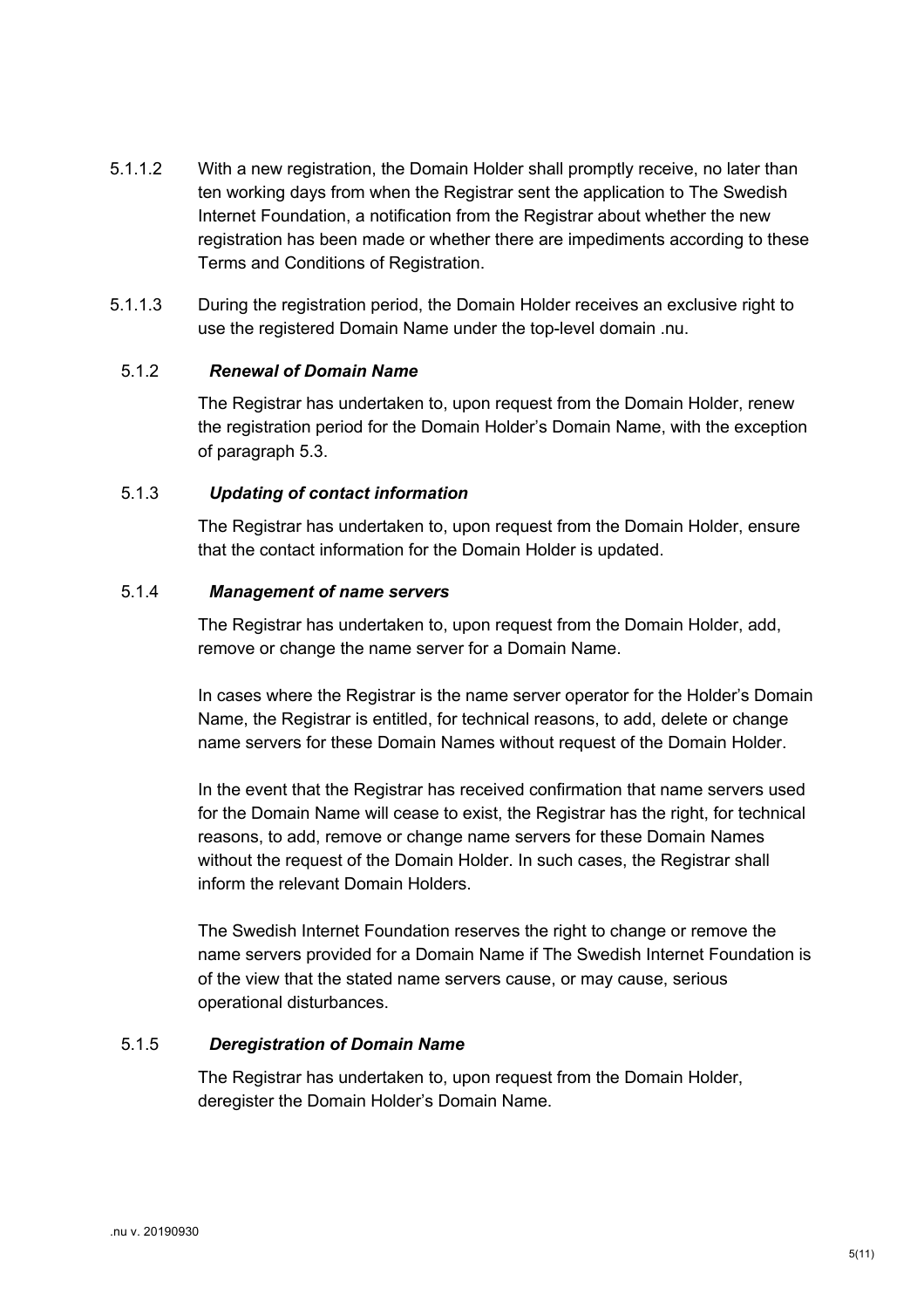# 5.1.6 *Transfer of Domain Name*

- 5.1.6.1 The Registrar has undertaken to, upon request from the existing Domain Holder, and on condition that the new Domain Holder has approved the Terms and Conditions of Registration and provided the information specified in paragraph 4.1.1, implement the transfer of the Domain Name to the new Domain Holder.
- 5.1.6.2 The Registrar shall promptly, and no later than five working days from when the conditions in paragraph 5.1.6.1 have been fulfilled, transfer the Domain Name to a new Domain Holder.
- 5.1.6.3 When the application for transferring a Domain Name is granted, the new Domain Holder will replace the previous registered Domain Holder.

# 5.1.7 *Change of Registrar*

- 5.1.7.1 The Registrar has undertaken, upon request from the Domain Holder, assist with the transfer of the administration of the Domain Holder's Domain Name from one Registrar to another Registrar in accordance with this paragraph 5.1.7.
- 5.1.7.2 The surrendering Registrar shall, upon request from the Domain Holder, produce a unique Authorisation Code for the Domain Name that the Registrar administers on behalf of the Domain Holder.
- 5.1.7.3 The Domain Holder shall contact the surrendering Registrar and requests the Authorisation Code for the relevant Domain Name that is affected by the change of Registrar. The surrendering Registrar shall promptly, but no later than five working days after the request, provide the Domain Holder with the Authorisation Code. If the surrendering Registrar does not provide the Authorisation Code within five working days, The Swedish Internet Foundation is entitled to provide and pass on the Authorisation Code to the Domain Holder.
- 5.1.7.4 The surrendering Registrar is responsible for ensuring that the Authorisation Code is transferred to the Domain Holder in a secure manner, and the Registrar is always obliged to provide the Authorisation Code upon request from the Domain Holder.
- 5.1.7.5 The Domain Holder shall contact the recipient Registrar and transfer the Authorisation Code according to the receiving Registrar's procedures for this.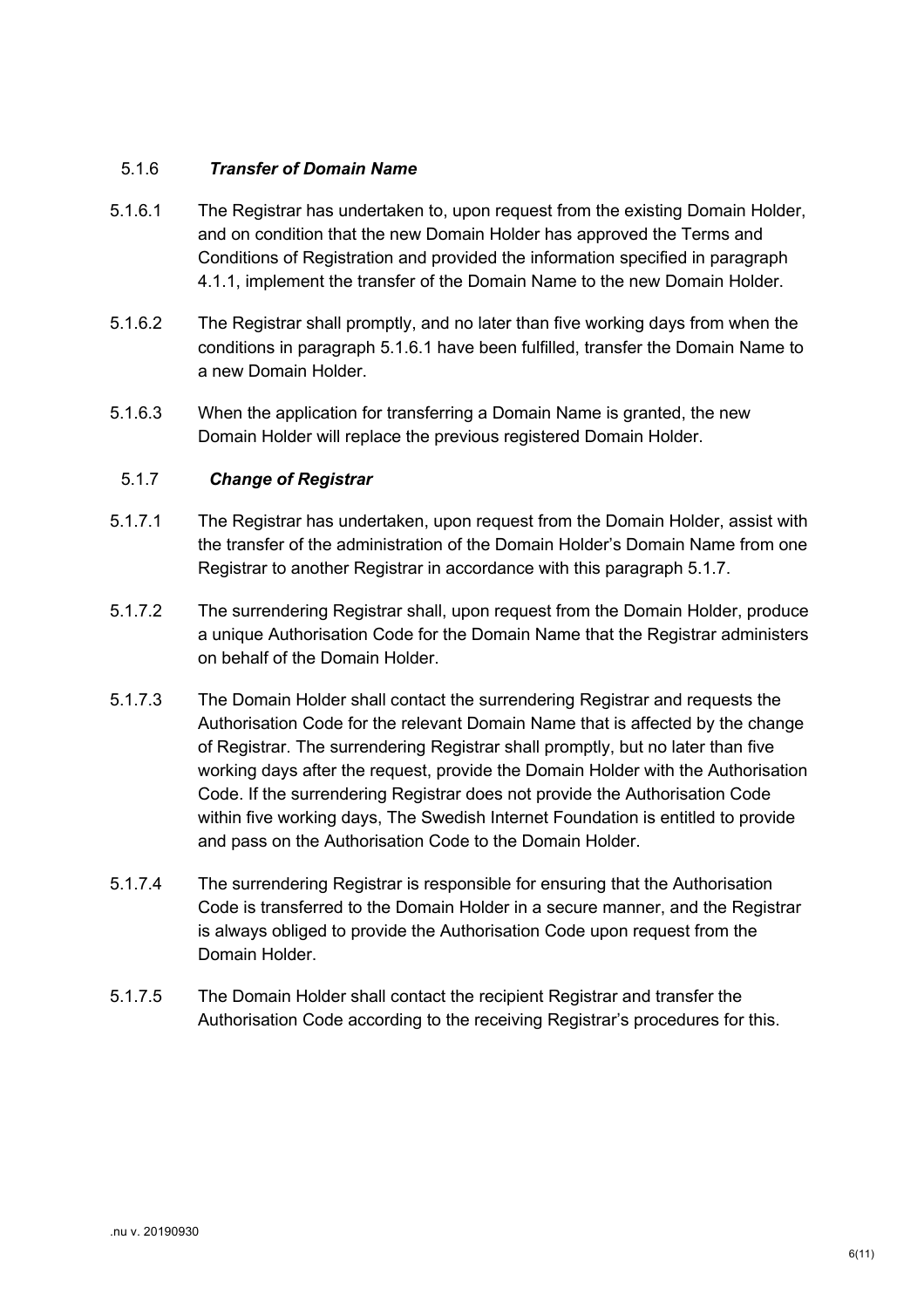- 5.1.7.6 The recipient Registrar shall confirm the change of Registrar to the Domain Holder.
- 5.1.7.7 A fee for the Registration Service change of Registrar may not be charged by the surrendering Registrar.
- 5.1.7.8 The Domain Holder is aware that, when changing Registrar, the Domain Holder may have to pay a new fee for the Domain Name to the new Registrar.

#### 5.1.8 *DS records*

- 5.1.8.1 The Registrar undertakes to, upon request from the Domain Holder, add, remove or change DS records, regardless of the name server provider.
- 5.1.8.2 If the Registrar is the name server provider for the Domain Holder's Domain Name, the Registrar is entitled to, without the request of the Domain Holder, add, remove or change DS records for these Domain Names.
- 5.1.8.3 The Swedish Internet Foundation retains the right to change, remove or refrain from publishing DS records provided if The Swedish Internet Foundation is of the view that these causes, or may cause, serious operational disruption.
- 5.1.8.4 In case the name server operator publishes necessary information for DNSSEC, The Swedish Internet Foundation may add, remove or change DS records for these Domain Names.

#### 5.2 **Performance of the Registration Services**

The Registrar shall, upon explicit request from the Domain Holder, perform the Registration Services, but only if the Domain Holder has approved the Terms and Conditions for Registration and the Domain Holder has provided the necessary information. However, the Registrar is entitled to refuse to perform the requested Registration Service if the Domain Holder does not pay the fee for the Registration Service, with the exception of paragraph 5.1.7 (Change of Registrar).

#### 5.3 **Registrar´s termination of the agreement with the Domain Holder**

If the Registrar has reserved this right in the agreement with the Domain Holder, the Registrar may, with at least three months' notice, terminate the agreement with the Domain Holder by the date on which the registration period expires. The termination must be made in writing and clearly specify (i) that the agreement with the Domain Holder is being terminated after the end of the registration period, (ii) that the Domain Holder must select a new Registrar, (iii) how the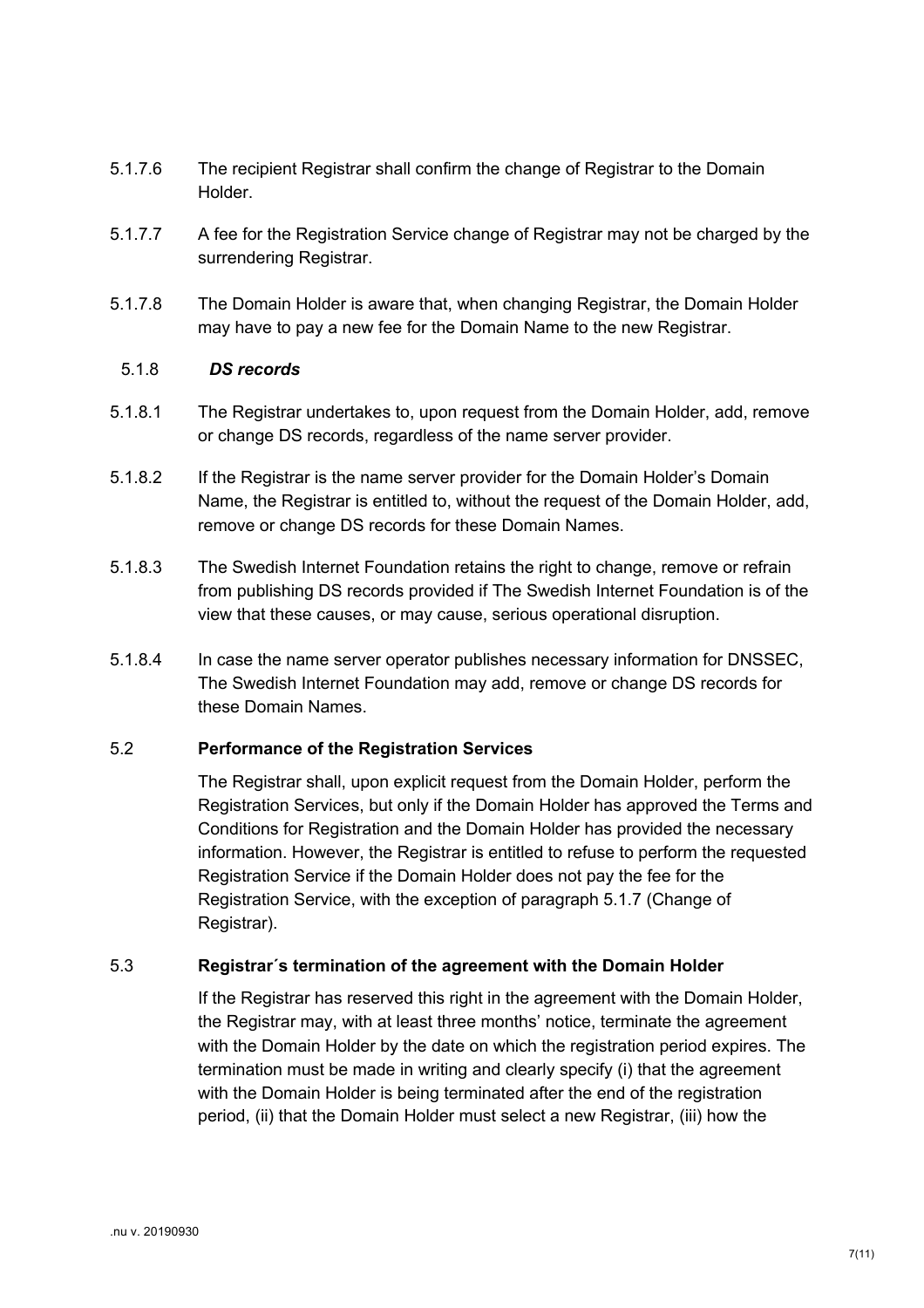Domain Holder transfers Registrars and (iv) that The Swedish Internet Foundation, pursuant to paragraph 8, will serve as the temporary registrar unless the Domain Holder selects a new Registrar on their own.

# 5.4 **Impediment to performing Registration Service deregistration and transfer of Domain Name**

- 5.4.1 Hindrance to performing Registration Services can exist if there is an ongoing dispute resolution procedure according to paragraph 7.
- 5.4.2 If a legal procedure in Sweden concerning the rights to or control over a Domain Name has been initiated and The Swedish Internet Foundation has been informed in writing about the process, the Domain Name may not be deregistered or transferred until the matter has been resolved. However, this does not apply if a ban on deregistration or transfer appears to be unfair in the individual case.

# **6 The Swedish Internet Foundation´s right to Deactivate, deregister or transfer a Domain name**

# 6.1 **Deregistration due to undertakings not being fulfilled**

- 6.1.1 The Swedish Internet Foundation has the right to Deactivate or deregister a Domain Name if the Domain Holder does not fulfil its undertakings in accordance with paragraph 4.1.1 or 4.1.2.
- 6.1.2 In the event of any deficiency according to paragraph 4.1.1 or 4.1.2, The Swedish Internet Foundation shall send a notification to the Domain Holder with a request that the deficiency be rectified. The notification to the Domain Holder shall contain information about the deficiency that is to be remedied. If the deficiency has not been rectified, The Swedish Internet Foundation has the right to Deactivate the Domain Name.
- 6.1.3 If a Domain Name is Deactivated, the Domain Holder can reactivate the Domain Name by rectifying the deficiency of which it was notified within 60 days from the date of Deactivation. If the Domain Holder does not rectify the deficiency of which it was notified, The Swedish Internet Foundation has the right to deregister the Domain Name.
- 6.1.4 If the Domain Name, or the use thereof, clearly violates applicable legislation or statutes or this Agreement, The Swedish Internet Foundation has the right to immediately Deactivate or deregister the Domain Name.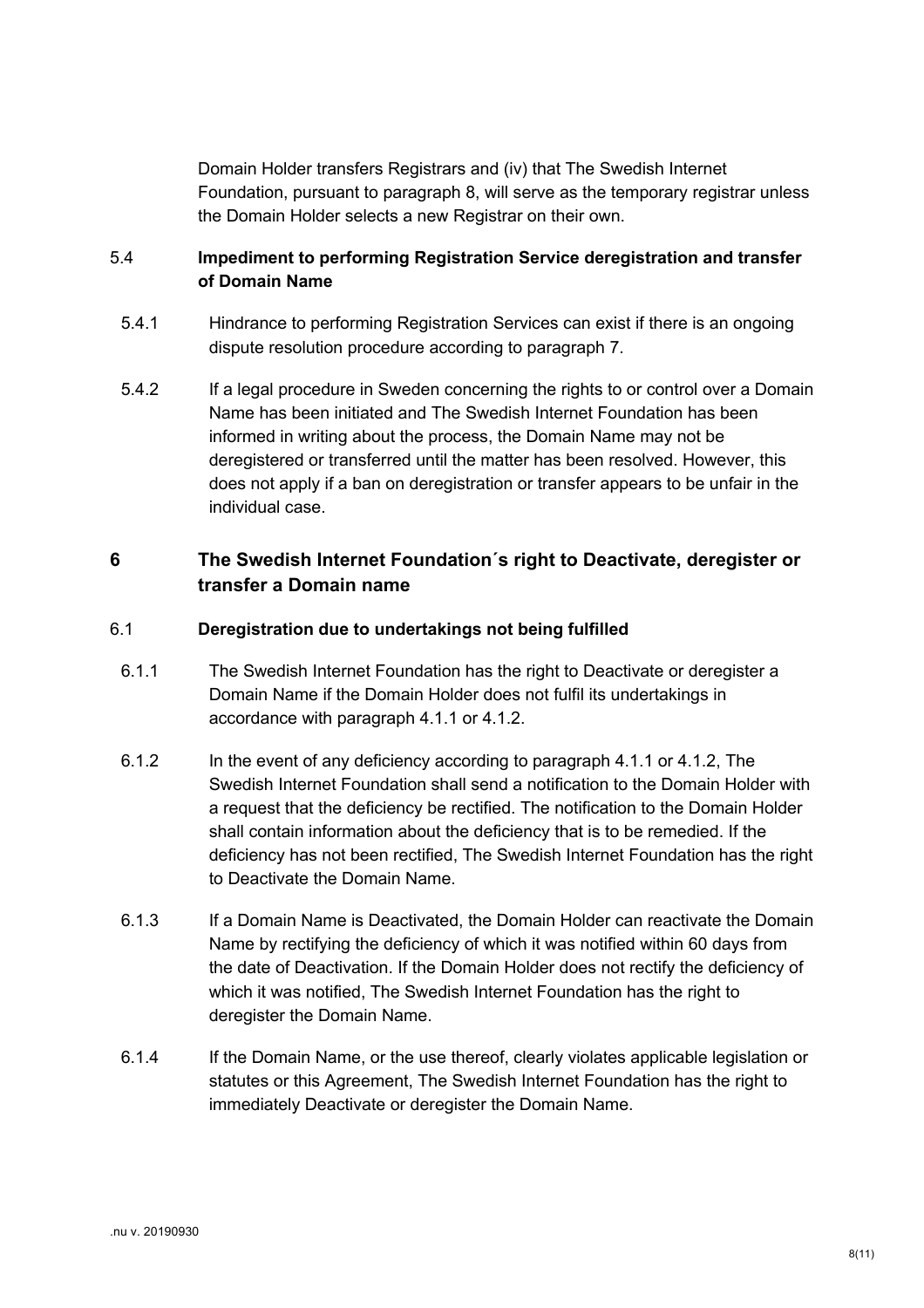6.1.5 The Swedish Internet Foundation has the right to Deactivate and deregister a Domain Name if the Domain Holder is a legal entity and this has been dissolved after completed bankruptcy or liquidation, or if the Domain Holder is a natural person and he/she has deceased and the estate has been dissolved by distribution of an estate.

#### 6.2 **Deregistration on the grounds that the Domain Name has not been renewed**

If the Domain Name is not renewed, The Swedish Internet Foundation will deregister the Domain Name after 60 days of Deactivation.

#### 6.3 **Deregistration or Transfer after alternative dispute resolution proceedings**

The Swedish Internet Foundation and the Registrar are entitled to deregister or Transfer a Domain Name after decision in a dispute resolution proceeding in accordance with the conditions in paragraph 7.

# 6.4 **Deregistration or transfer due to a decision by state authority or court in Sweden**

The Swedish Internet Foundation may, as soon as possible, deregister or transfer a Domain Name if it is determined by a decision by a state authority or court in Sweden that the individual has greater right to the Domain Name than the Domain Holder, or if it is stated that the public should be given control over the Domain Name.

#### **7 Dispute resolution regarding Domain Names**

If there is a dispute between the Domain Holder and a third party regarding the Domain Name, the Domain Holder undertakes to be bound by the applicable Domain Name dispute resolution policy for domain names registered under the top level domain .nu provided by The Swedish Internet Foundation at https://internetstiftelsen.se/en/dispute-resolution/dispute-resolution-for-nu/.

# **8 Procedures when an agreement ceases**

If the Registrar's agreement with The Swedish Internet Foundation ceases, or the Domain Holder´s agreement with the Registrar ceases, the following applies for the Domain Holder.

i. The Domain Holder accepts that The Swedish Internet Foundation becomes the temporary registrar from the date when the Registrar's agreement ceases and furthest until the registration period ends,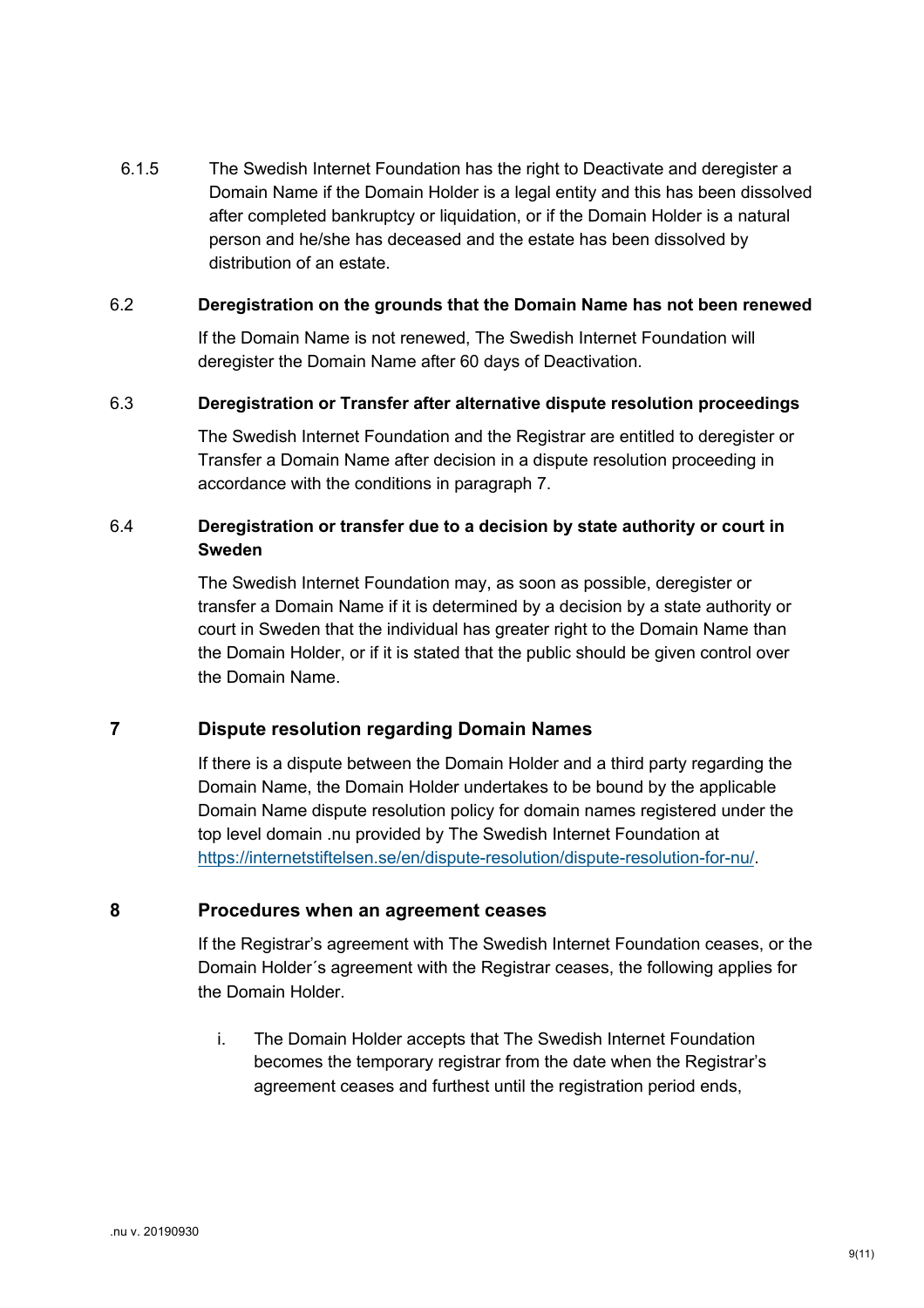- ii. The Domain Holder shall select a new Registrar during the time when The Swedish Internet Foundation is temporary registrar, and
- iii. If the Domain Holder refrains from choosing a new Registrar the Domain Name will be Deactivated and deregistered when the registration period ends.

#### **9 Management of personal data**

The Swedish Internet Foundation is the controller for the management of personal data in the Domain Name Registry. The management is done in accordance with The Swedish Internet Foundation's privacy policy for the Domain Name registry for .nu, available at https://internetstiftelsen.se/app/uploads/2019/02/integritetspolicy-nu-eng.pdf.

#### **10 Miscellaneous**

#### 10.1 **The Registrar's right to assign the agreement**

The Registrar is entitled to, without the approval of the Domain Holder, assign its rights and obligations according to these Terms and Conditions of Registration to another Registrar.

#### 10.2 **Validity and amendments to the Terms and Conditions of Registration**

- 10.2.1 These Terms and Conditions of Registration apply until further notice, and The Swedish Internet Foundation is entitled to amend the current terms and conditions as stated below.
- 10.2.2 Amendments to the Terms and Conditions of Registration comes into effect 30 days after being published on The Swedish Internet Foundation's website, https://internetstiftelsen.se, but also applies from said date for a Domain Holder registered after amendments has been published.
- 10.2.3 The Registrar shall notify Domain Holders of amendments to the Terms and Conditions of Registration via e-mail when the amendment is published.

If an amendment of the Terms and Conditions is to the obvious advantage of the Domain Holder or only involves a linguistic adjustment, the Domain Holder does not need to be notified by the Registrar in connection with publication.